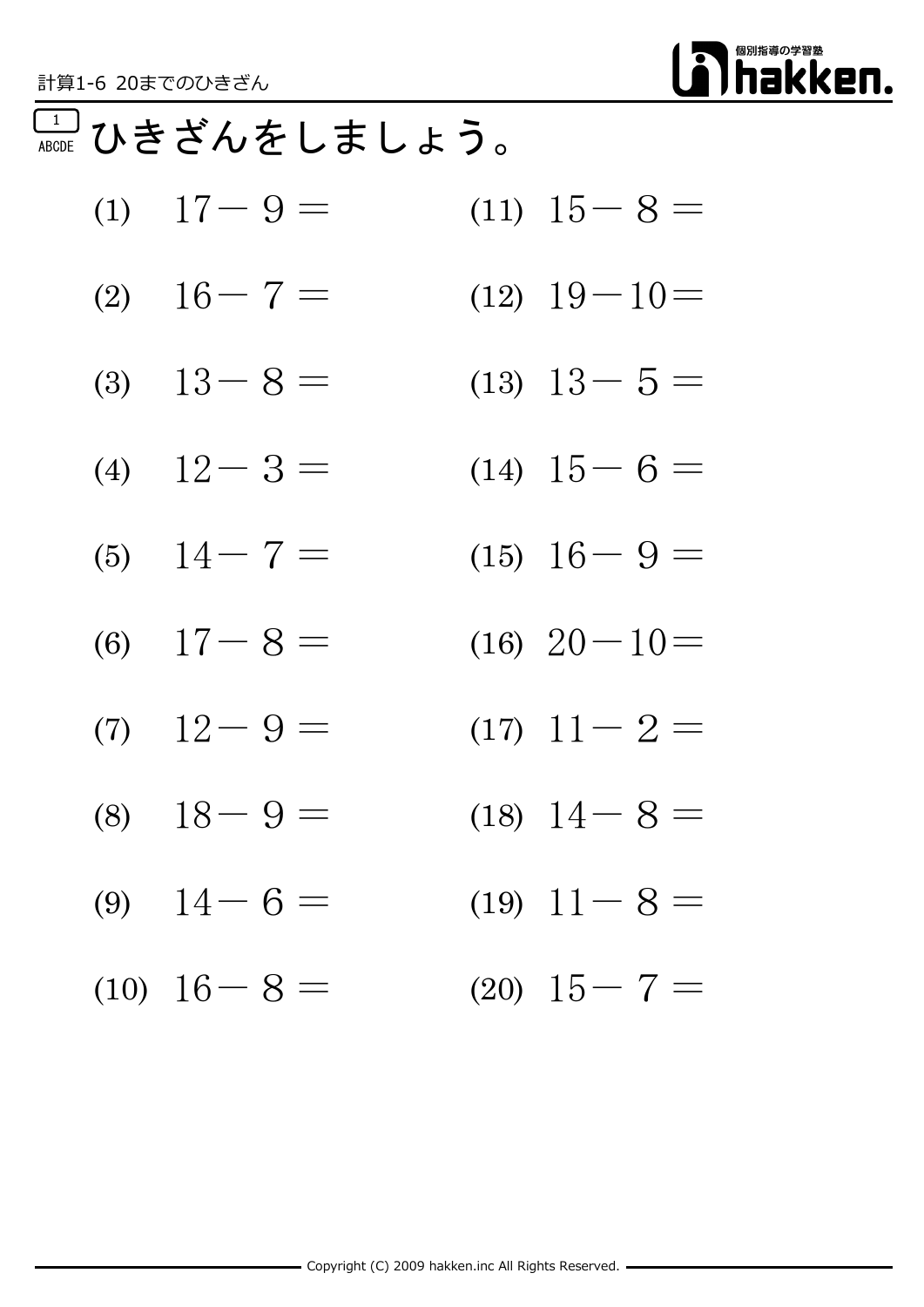|  | (1) $20-10=$ | $(11)$ 16 - 7 = |
|--|--------------|-----------------|
|--|--------------|-----------------|

- (2)  $16-8=$  (12)  $14-7=$
- (3)  $11-6=$  (13)  $17-9=$
- (4)  $15-8=$  (14)  $13-4=$
- (5)  $19-10=$  (15)  $16-9=$
- (6)  $14-9=$  (16)  $11-3=$
- (7)  $13-7=$  (17)  $18-9=$
- (8)  $14-5=$  (18)  $12-7=$
- (9)  $12-4=$  (19)  $15-9=$
- $(10)$   $15-6=$   $(20)$   $17-8=$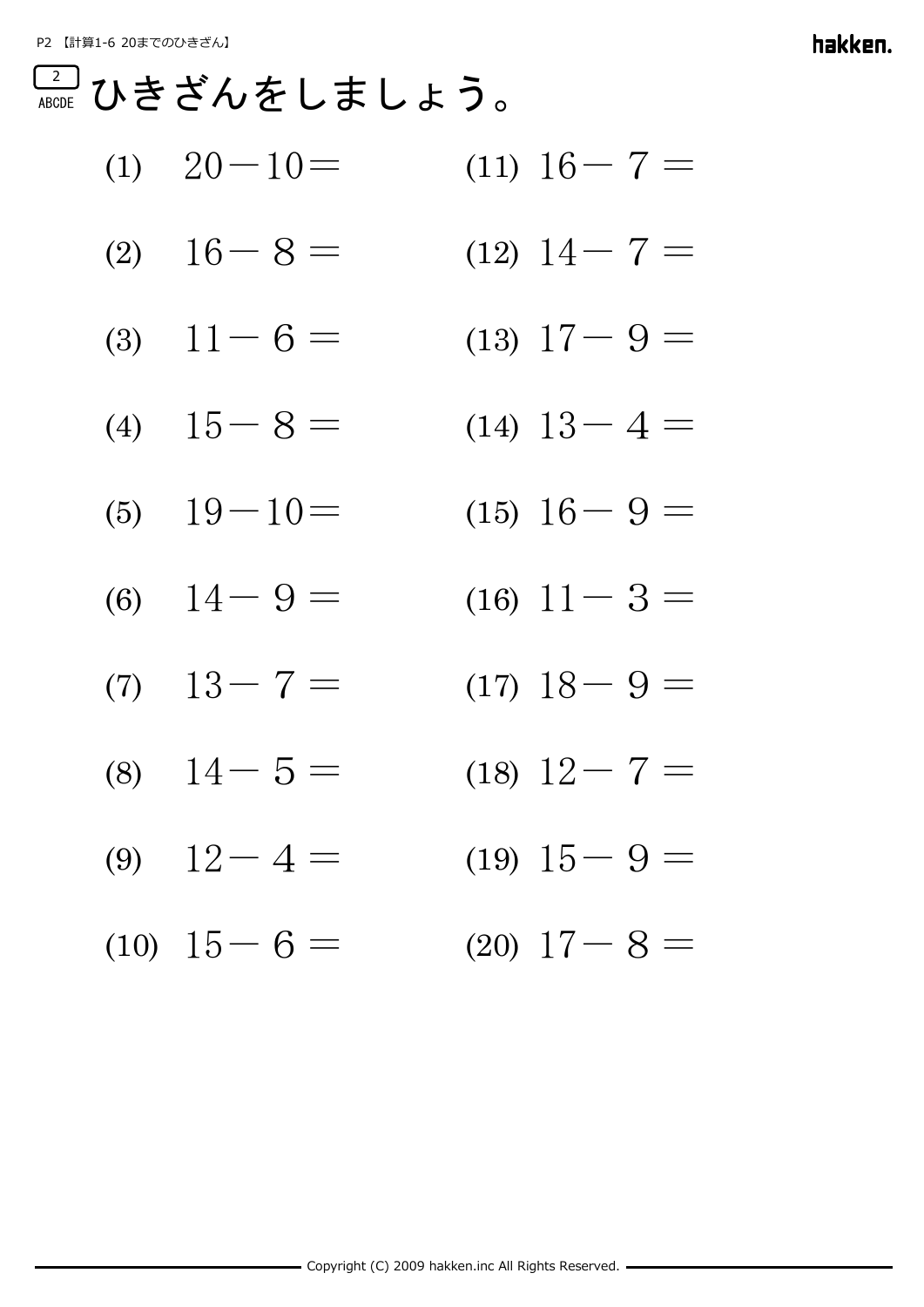$$
(1) \quad 15-7 = \qquad \qquad (11) \quad 15-10 =
$$

$$
(2) \quad 14-5= \qquad \qquad (12) \quad 18-9=
$$

- (3)  $20 9 =$  (13)  $11 5 =$
- (4)  $11-7 =$  (14)  $19-10=$
- (5)  $20-4=$  (15)  $16-7=$
- (6)  $14-6=$  (16)  $17-9=$
- (7)  $12-3=$  (17)  $13-7=$
- (8)  $15-9=$  (18)  $16-9=$
- (9)  $17-8=$  (19)  $12-8=$
- (10)  $13-5=$  (20)  $16-8=$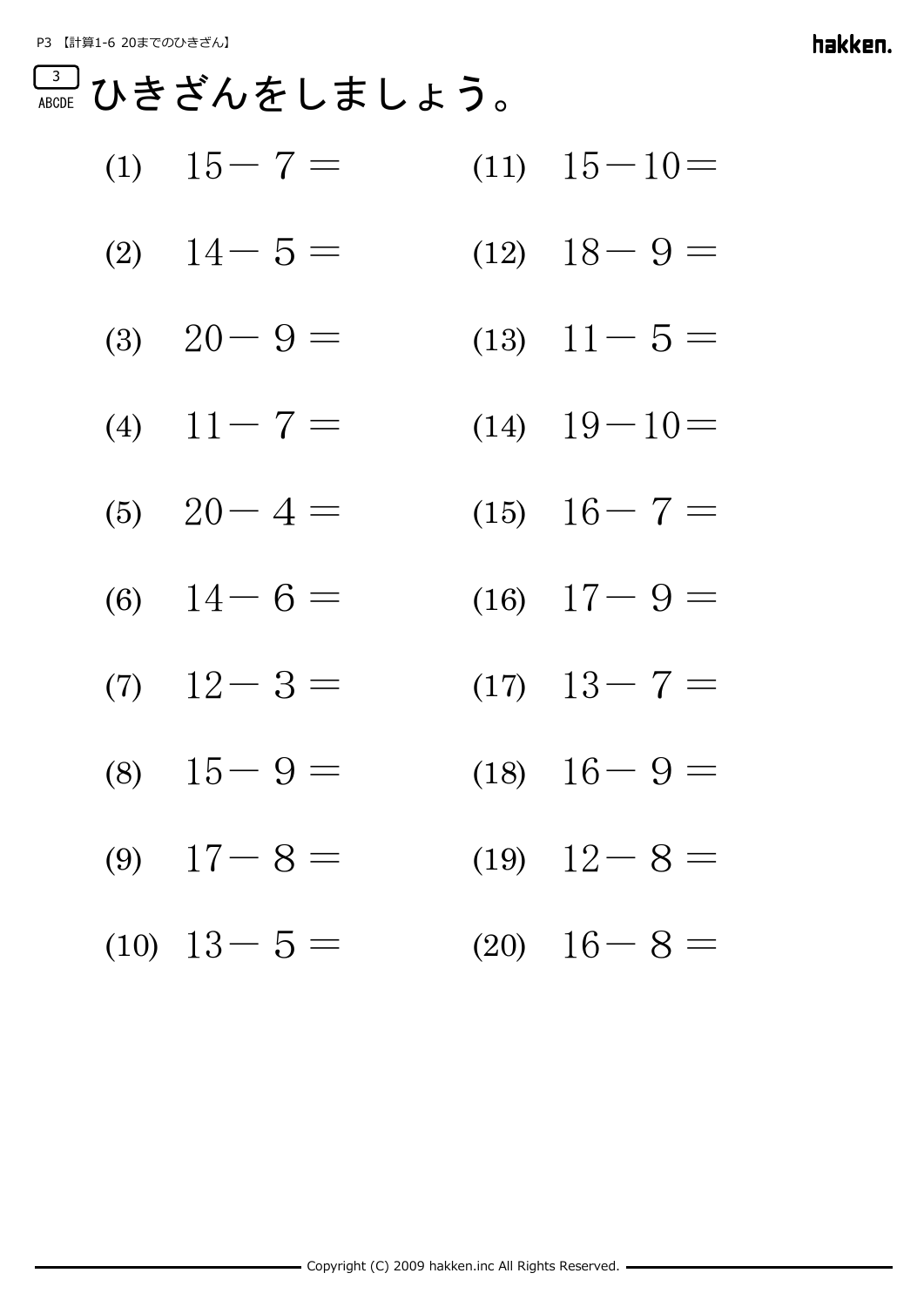P4 【計算1-6 20までのひきざん】

hakken.

$$
(1) \quad 15-8= \qquad \qquad (11) \quad 16-9=
$$

$$
(2) \quad 18 - 9 = \qquad \qquad (12) \quad 12 - 7 =
$$

- (3)  $12-4=$  (13)  $16-8=$
- (4)  $16-7=$  (14)  $20-9=$
- (5)  $15-9=$  (15)  $15-7=$
- (6)  $20-4=$  (16)  $14-9=$
- (7)  $13-6=$   $(17)$   $19-10=$
- (8)  $17-9=$  (18)  $13-9=$
- (9)  $14-8=$  (19)  $17-8=$
- (10)  $15-6=$  (20)  $11-4=$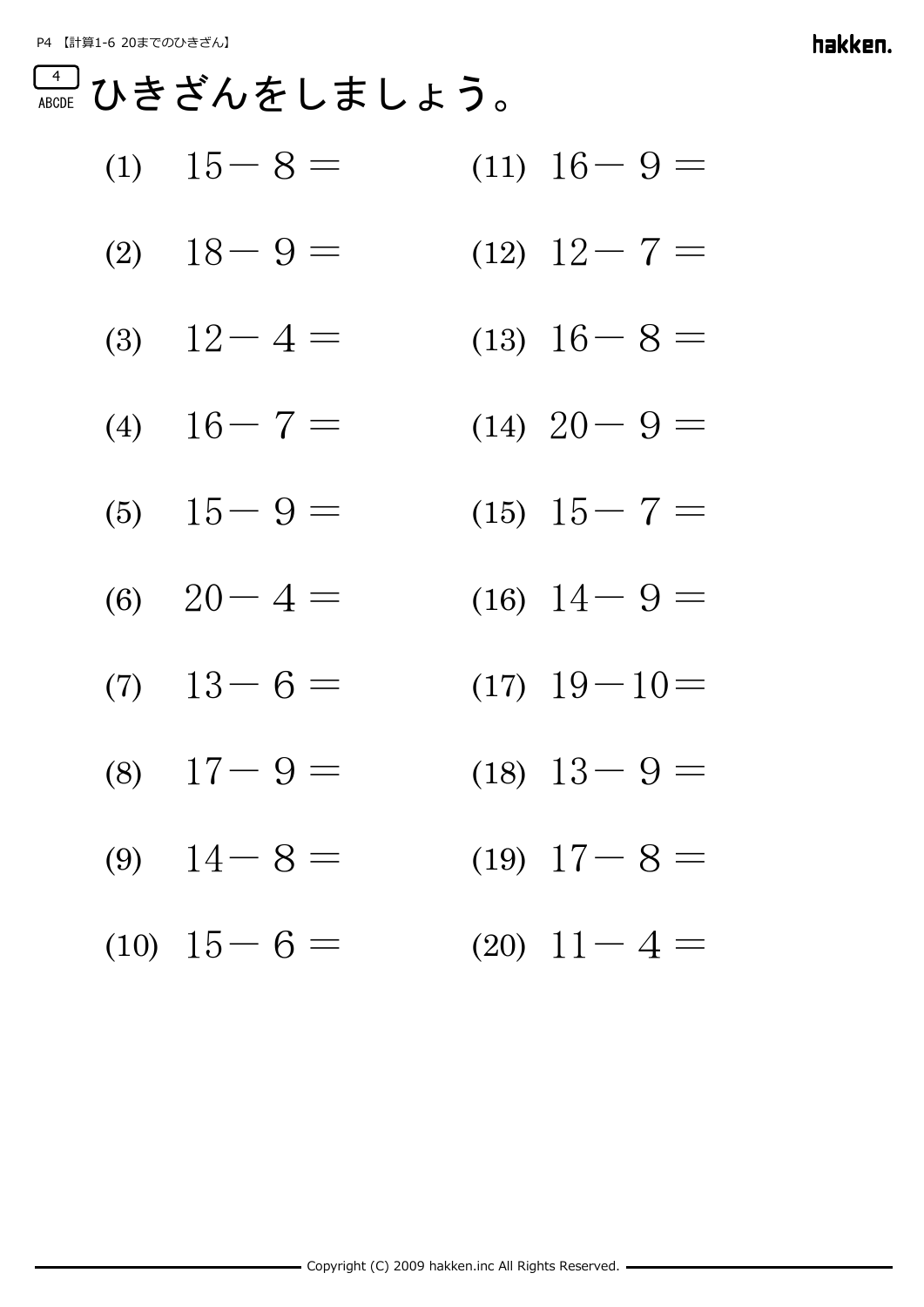P5 【計算1-6 20までのひきざん】

hakken.

- (2)  $17-8=$  (12)  $14-5=$
- (3)  $16-9=$  (13)  $12-6=$
- (4)  $15-6=$  (14)  $17-9=$
- (5)  $13-5=$  (15)  $13-3=$
- (6)  $18-9=$  (16)  $16-8=$
- (7)  $13-6=$  (17)  $12-8=$
- (8)  $15-9=$  (18)  $16-7=$
- (9)  $12-5=$  (19)  $20-7=$
- $(10)$   $19-10=$   $(20)$   $11-8=$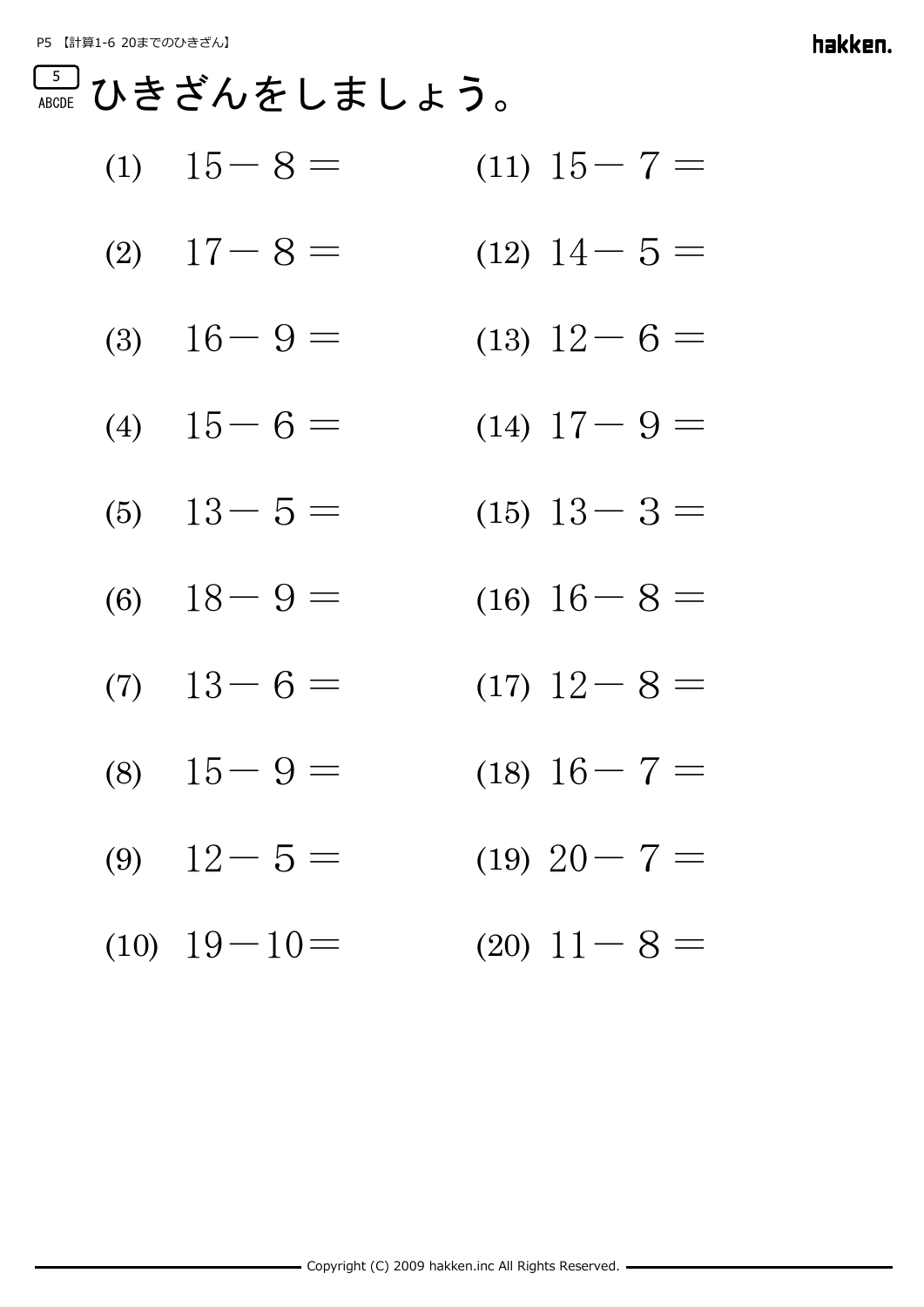$$
(1) \quad 15-7 = \qquad \qquad (11) \quad 13-9 =
$$

$$
(2) \quad 11 - 4 = \qquad \qquad (12) \quad 11 - 6 =
$$

- (3)  $18-9=$  (13)  $13-4=$
- (4)  $16-8=$  (14)  $15-8=$
- (5)  $12-7=$  (15)  $17-8=$
- (6)  $17-9=$  (16)  $16-9=$
- (7)  $14-9=$  (17)  $19-10=$
- (8)  $13-10=$  (18)  $15-9=$
- (9)  $20-7=$  (19)  $16-7=$
- (10)  $15-6=$  (20)  $13-8=$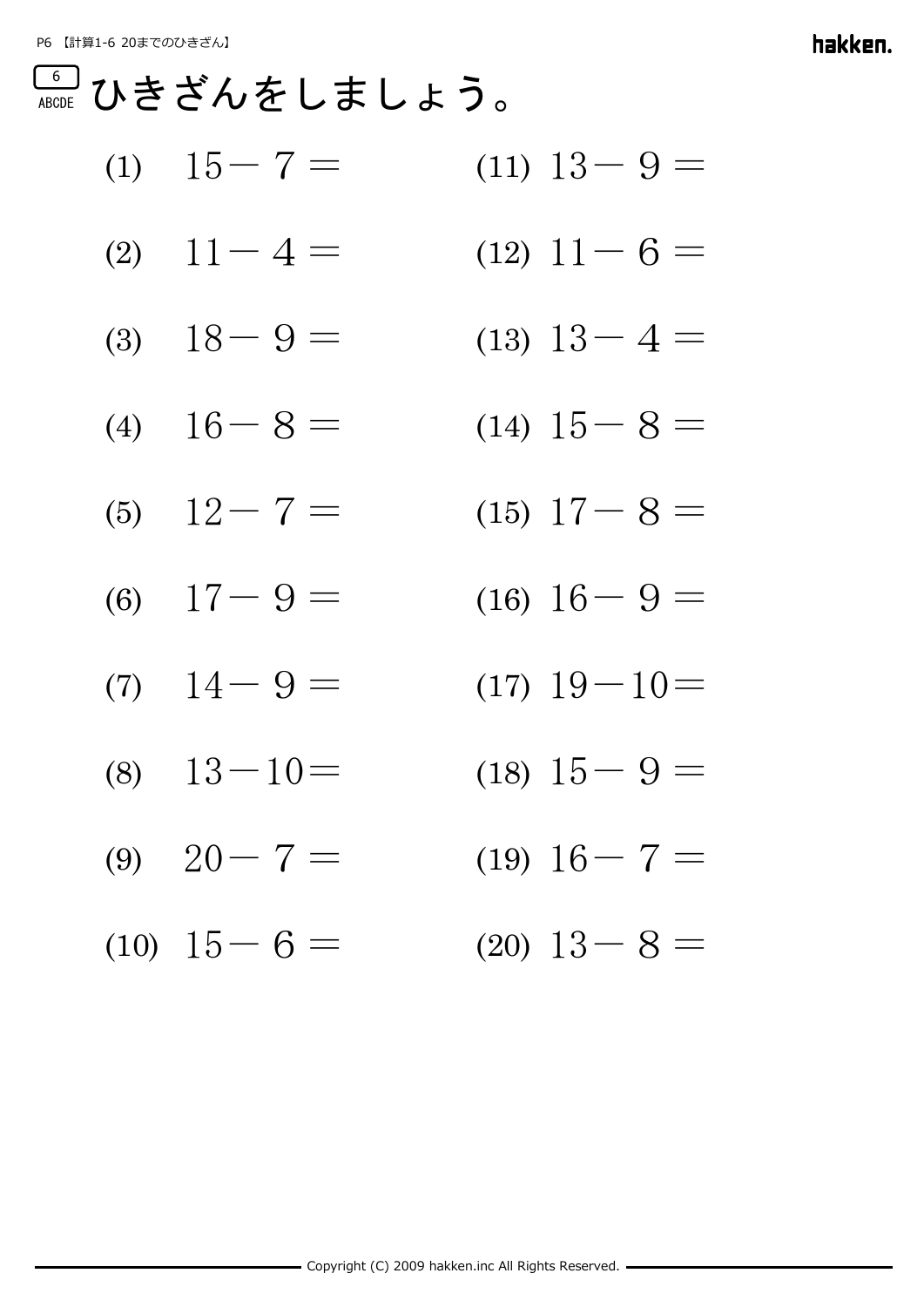|  | (1) $16-8=$ | $(11)$ $12 - 7 =$ |
|--|-------------|-------------------|
|--|-------------|-------------------|

- (2)  $15-9=$   $(12)$   $11-2=$
- (3)  $13-5=$  (13)  $15-8=$
- (4)  $12-8=$  (14)  $19-10=$
- (5)  $20 7 =$  (15)  $11 3 =$
- (6)  $16-9=$  (16)  $15-6=$
- (7)  $17-8=$  (17)  $17-9=$
- (8)  $11-6=$  (18)  $13-6=$
- (9)  $16-7=$  (19)  $15-7=$
- (10)  $13-7 =$  (20)  $18-9=$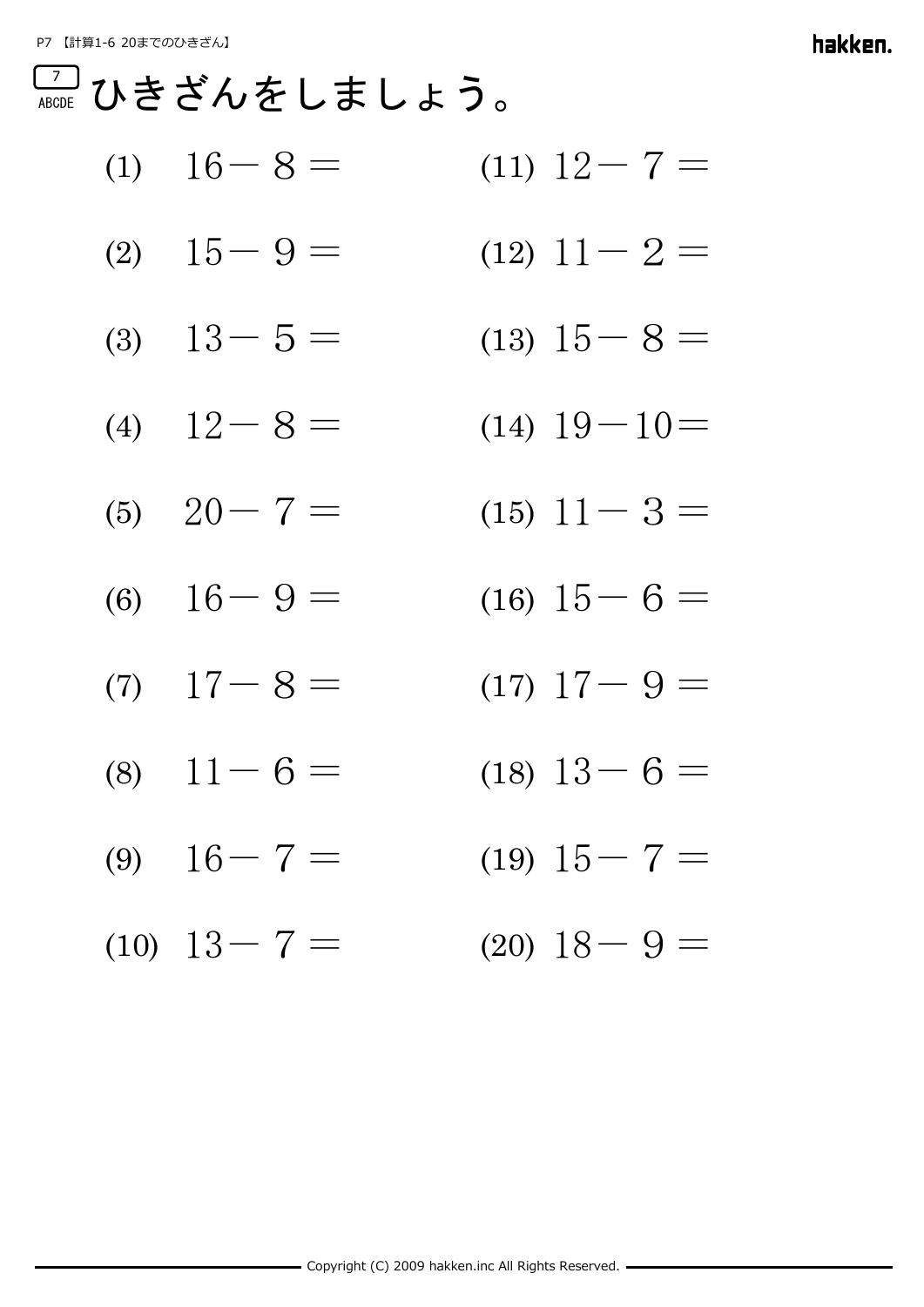|  |  | (1) $17-8=$ | $(11)$ $15 - 8 =$ |
|--|--|-------------|-------------------|
|--|--|-------------|-------------------|

- (2)  $15-9=$  (12)  $18-9=$
- (3)  $12-3=$  (13)  $16-8=$
- (4)  $13-7=$  (14)  $20-7=$
- (5)  $19-10=$  (15)  $15-6=$
- (6)  $14-6=$  (16)  $11-8=$
- (7)  $11-4=$  (17)  $17-9=$
- (8)  $15-10=$  (18)  $16-7=$
- (9)  $12-4=$  (19)  $14-8=$
- (10)  $15-7=$  (20)  $16-9=$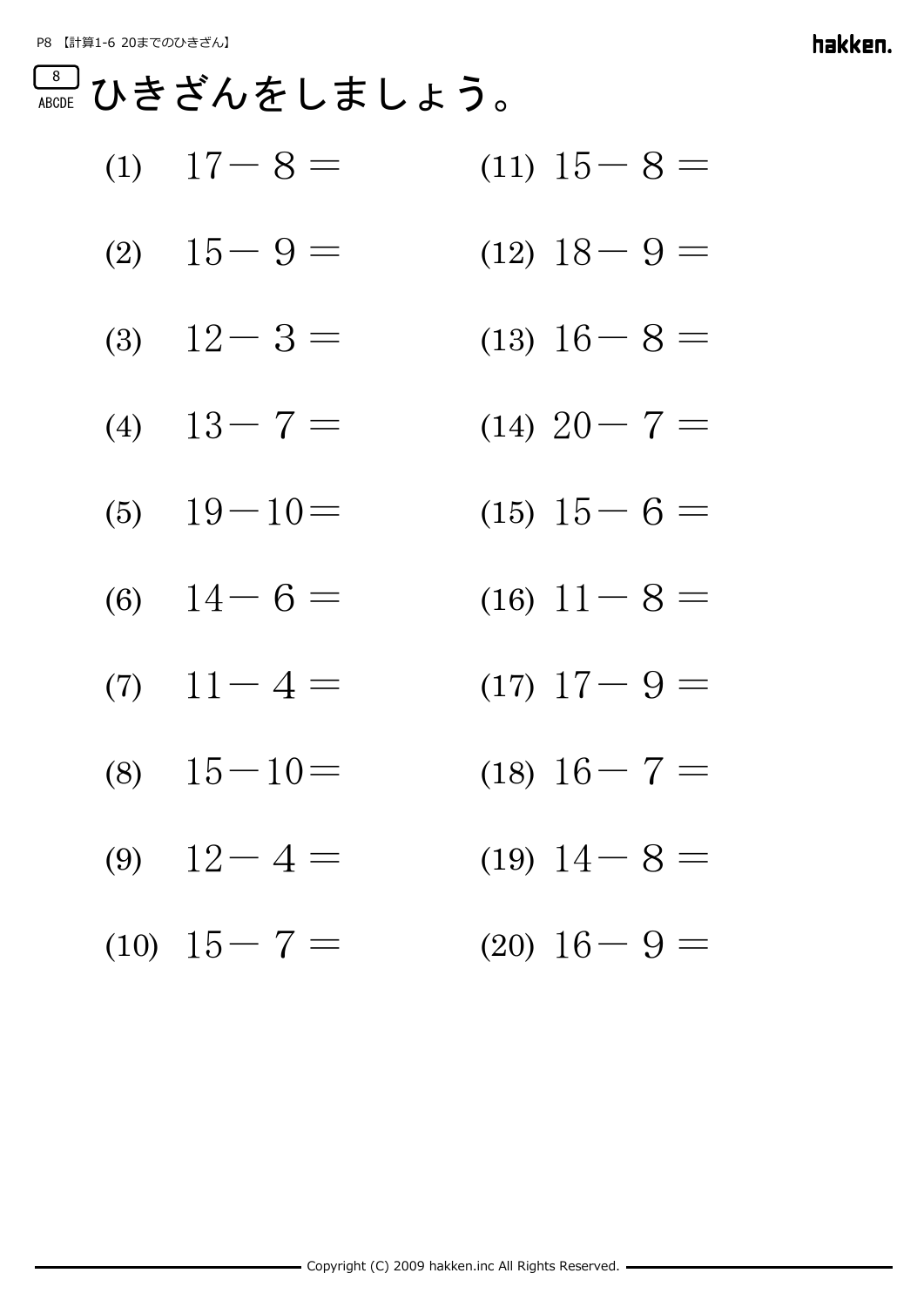|  | (1) $16-8=$ | $(11)$ $12-6=$ |
|--|-------------|----------------|
|--|-------------|----------------|

- (2)  $18-9=$  (12)  $20-7=$
- (3)  $15-8=$  (13)  $11-9=$
- (4)  $12-9=$  (14)  $15-9=$
- (5)  $19-10=$  (15)  $17-9=$
- (6)  $11-7=$  (16)  $15-6=$
- (7)  $13-6=$  (17)  $16-9=$
- (8)  $16-7=$  (18)  $11-5=$
- (9)  $15-7=$  (19)  $13-8=$
- (10)  $17-8=$  (20)  $14-7=$